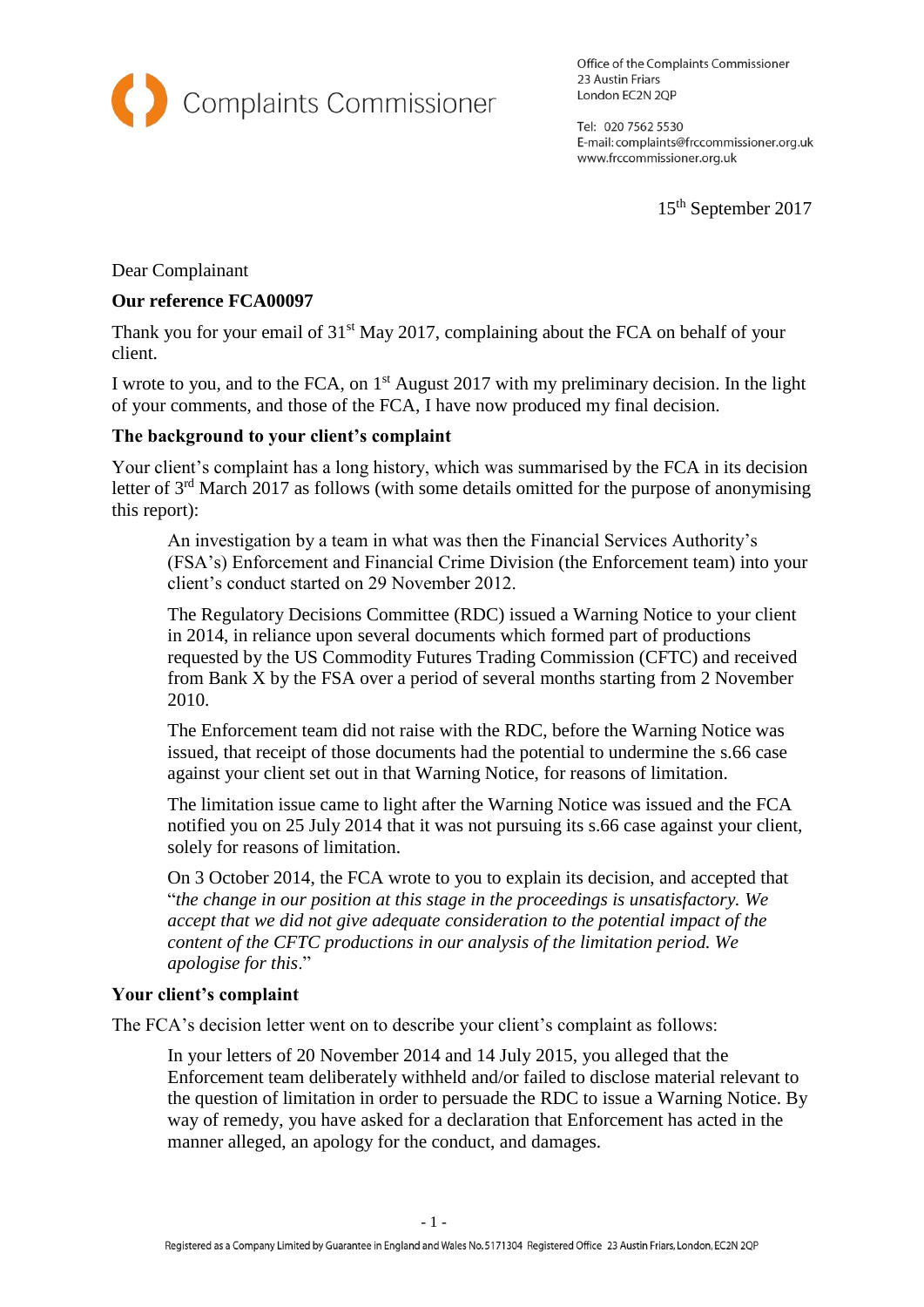# **What happened after your client's complaint was submitted to the FCA**

In July 2015, you approached me to complain about the FCA's decision to defer investigating your client's complaint pending some related proceedings. Following extensive correspondence between you, me, and the FCA, it was agreed in December 2015 that the FCA would proceed with its investigation on the basis of addressing five questions which I posed:

a) At what point did those investigating and bringing the proceedings become aware of the limitation issue?

b) At what point should those investigating and bringing the proceedings have become aware of the limitation issue?

c) What consideration was given to the significance of the issue?

d) What consideration was given, and when, to the need to disclose the limitation issue to the RDC and the complainant?

e) Were the actions of those responsible for these matters fair and reasonable?

In the summer of 2016, the FCA proposed a further deferral of the complaint because of related proceedings. You sought my intervention, and in August 2016 I wrote to say that I was unpersuaded by the FCA's arguments, particularly given the length of time which had already elapsed. In September, the FCA agreed to continue with the investigation.

# **The FCA's decision**

On 3<sup>rd</sup> March 2017 the FCA wrote to you with its decision: it partially upheld your client's complaint on the grounds that:

- a. The FCA had failed to reschedule your client's case so that the limitation issue would not be an issue;
- b. The FCA had failed to disclose an issue which potentially undermined the case against your client.

The FCA apologised, but said that it had found no evidence of deliberate withholding of information, or of any other bad faith, and concluded that an apology was a sufficient remedy.

# **What your client is seeking**

In referring the case to me, your client seeks:

- a. An apology;
- b. A compensatory payment for distress and inconvenience;
- c. A "full, independent and detailed explanation of what went wrong…..One is left with the impression that [our client's] investigation was mishandled at an early stage, but there was and remains an entrenched institutional reluctance within the FCA to admit its own mistakes."

While your client "welcomes the increased transparency from the FCA surrounding [the FCA's] discussions concerning limitation", you consider that the Complaints Team's conclusions fall short in significant ways. You asked me to consider this.

Finally, you ask me to consider the delays which have occurred in the FCA's handling of your client's complaint.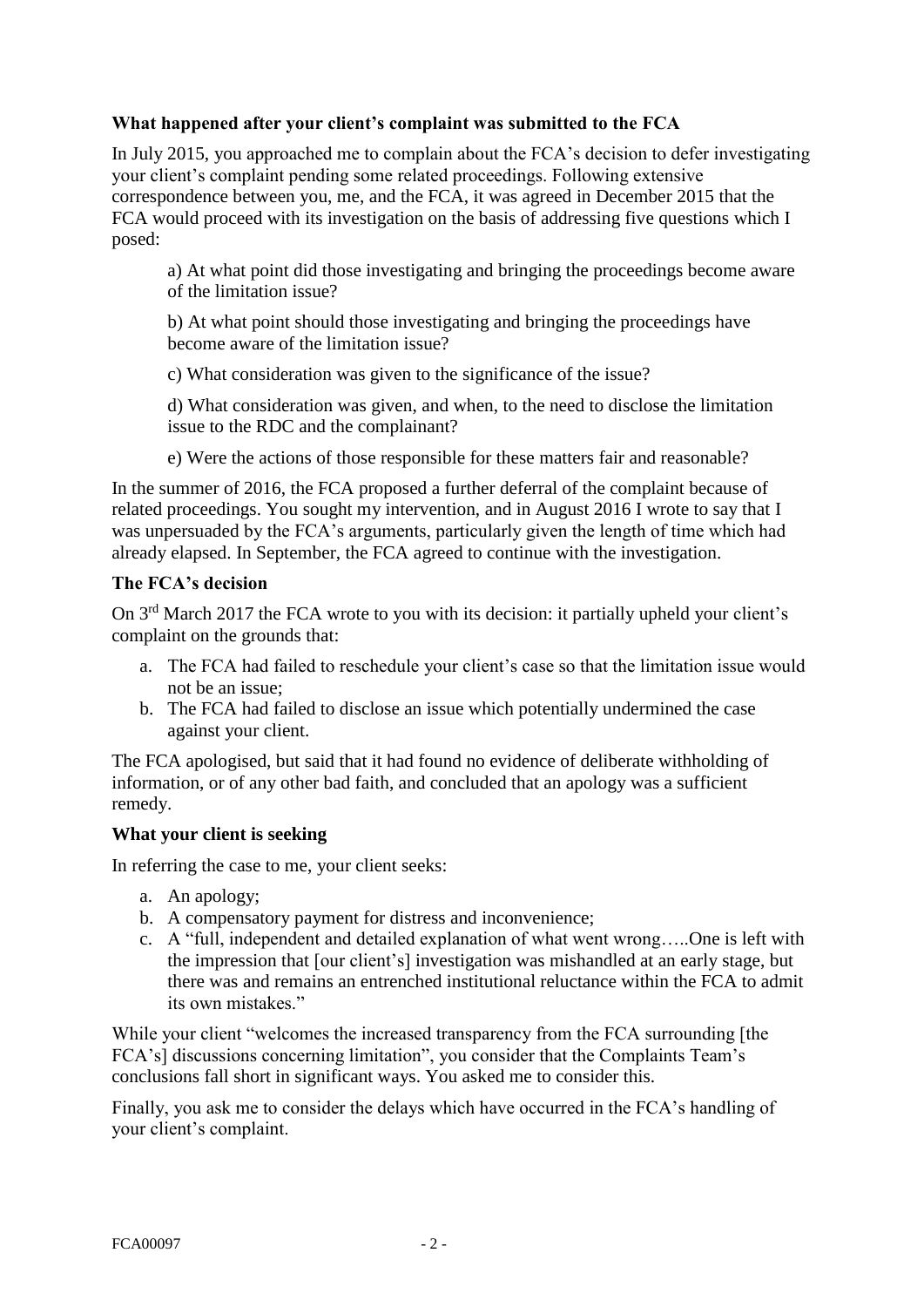# **Preliminary point: triggering the limitation period**

For the avoidance of doubt, in this investigation I have taken no view as to when the limitation period was actually triggered. My concern is with the reasonableness of the actions taken by the FSA/FCA (which I shall refer to as the FCA), in the context of their knowledge of the importance of limitation periods and of the doubts about the circumstances in which such periods are triggered.

# **My analysis**

### *The FCA's complaints investigation*

The FCA's complaints investigation was thorough: it has set out in considerable detail the sequence of events which culminated in the decision to discontinue s66 proceedings against your client, and it has acknowledged and apologised for shortcomings.

The principal facts are not in dispute: it is common ground that the FCA should have acted earlier in response to the information and warning signals it had that suggested that there was a potential limitation problem in its proceedings against your client.

### *Your concerns about the investigation*

I would summarise your concerns about the FCA's conclusions as follows:

- a. Has the FCA been sufficiently open and candid about what it knew and discussed when?
- b. Were the Complaints Team's conclusions too generous in terms of the motivation and behaviour of the Enforcement Team?
- c. Were the delays in handling the complaint justifiable?

#### *The five questions*

Both the FCA (in its decision letter) and you (in your complaint to me) have provided a detailed response to the five questions which I posed eighteen months ago, and I deal with them below in turn.

*(i) At what point did those investigating and bringing the proceedings become aware of the limitation issue?*

This is a more complex question than might at first appear. This is partly because the focused investigation into your client's conduct followed a more general investigation into Bank X. However, what is clear from the documents is that a number of people involved in the oversight of, and advising on, the investigation into your client had also been involved in the earlier more general investigations and in the investigations of other individuals. It is also worth noting that the team included people who were legally qualified, and who could therefore be particularly likely to understand the significance of limitation issues.

It is also clear that, from the outset, your client's name (together with a few key other individuals) featured in the investigations which were being undertaken: this is significant because, while the focused investigation into your client's conduct did not start until 2012, the potential significance of your client's involvement was clear from early on.

The FCA's decision letter explains that in 2011 "the team considered that those productions [the CFTC productions starting in 2010] might contain material relevant to limitation but no firm view was reached at this early stage….." From my review of the documents, it is clear that: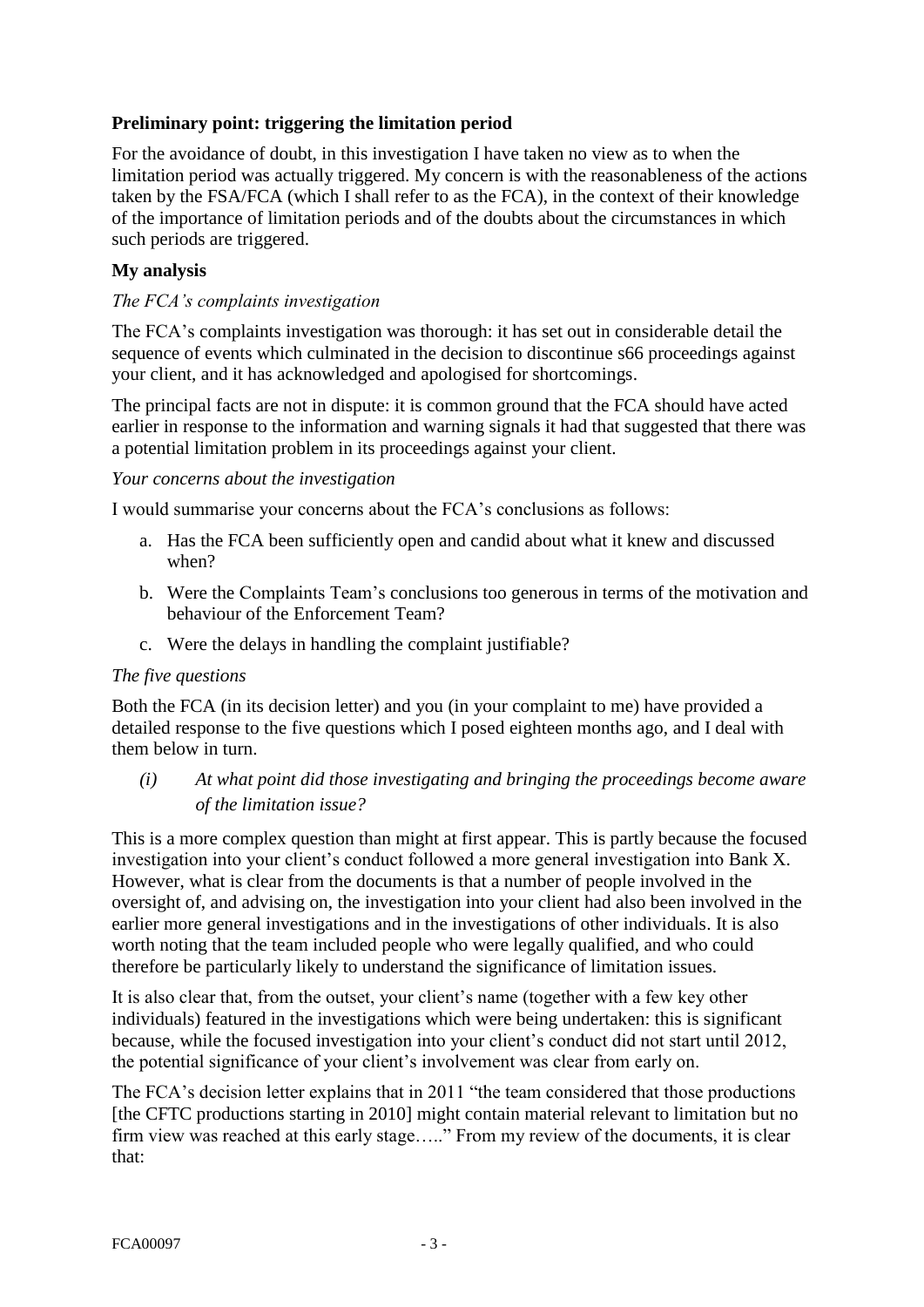- a. In February 2011 the possibility that the receipt of the CFTC productions might have triggered the limitation period had been identified;
- b. In May 2011 limitation issues were again identified as a key issue in managing the investigations, with the possibility that information obtained in 2008 could be relevant;
- c. In June 2011 a note emphasised the importance, when reviewing documents, of flagging up the identification of individuals, for the purpose of considering limitation issues.

What this demonstrates is that, in the first half of 2011, there was considerable awareness of the potential significance of the limitation issue, and an awareness of the need to undertake further reviews of the documents to establish the position in relation to individuals – of whom your client was potentially one.

The internal documents also show that in autumn 2011 there was a view that the limitation period for some individuals *might* start from October 2010. The existence of the 2009 letter – to which you drew attention in the run-up to the discontinuation of the proceedings – does not appear to have been acknowledged or discussed. This was clearly a significant oversight, though I have seen nothing to suggest that its existence was suppressed.

As the FCA's decision letter explains, in March 2012, the view appeared to be forming that the limitation period was likely to have been triggered by a meeting in May 2011, but that view was explicitly made subject to any evidence arising from a review of the material received from Bank X.

It was against this background – i.e. repeated reminders of the potential limitation issues, and the need for document reviews to establish the position - that the investigations into individuals were launched. As the FCA decision letter (paragraph 22) states, "it was considered that the limitation period would end in March 2014".

The Bank X investigation team appears to have identified  $9<sup>th</sup>$  May 2011 as a likely start for the limitation period for some individuals, since that was the date on which a meeting had taken place with Bank X at which individuals were mentioned, and in September 2012 the same view was taken in respect of another individual – though this provisional view was explicitly subject to a review of the encrypted material which had been received between November 2010 and February 2011 – i.e. it was recognised that it was possible that the limitation period might start earlier.

The investigation into your client began in November 2012, and the papers confirm that at that stage the assumption was that the limitation period started from March 2011, when there had been a meeting with Bank X in which your client had been mentioned.

Further meetings in December 2012 and February and April 2013 continued to confirm March 2014 as the end of the limitation period. In March 2013, a note makes the point that the provisional limitation dates are subject to a review of the material received from Bank X in response to international requests for assistance. It is significant that, at the April 2013 meeting, the team were aware that other teams were taking a different approach to limitation, although the focus of that discussion was on requests from CFTC, rather than the receipt of material from the bank.

Nonetheless, a meeting in May 2013 reached a firm conclusion that the CFTC requests did not trigger the limitation period. The team seems to have been concentrating upon the *requests* from the CFTC rather than the receipt of information from Bank X. The need to review the Bank X material seems to have been forgotten.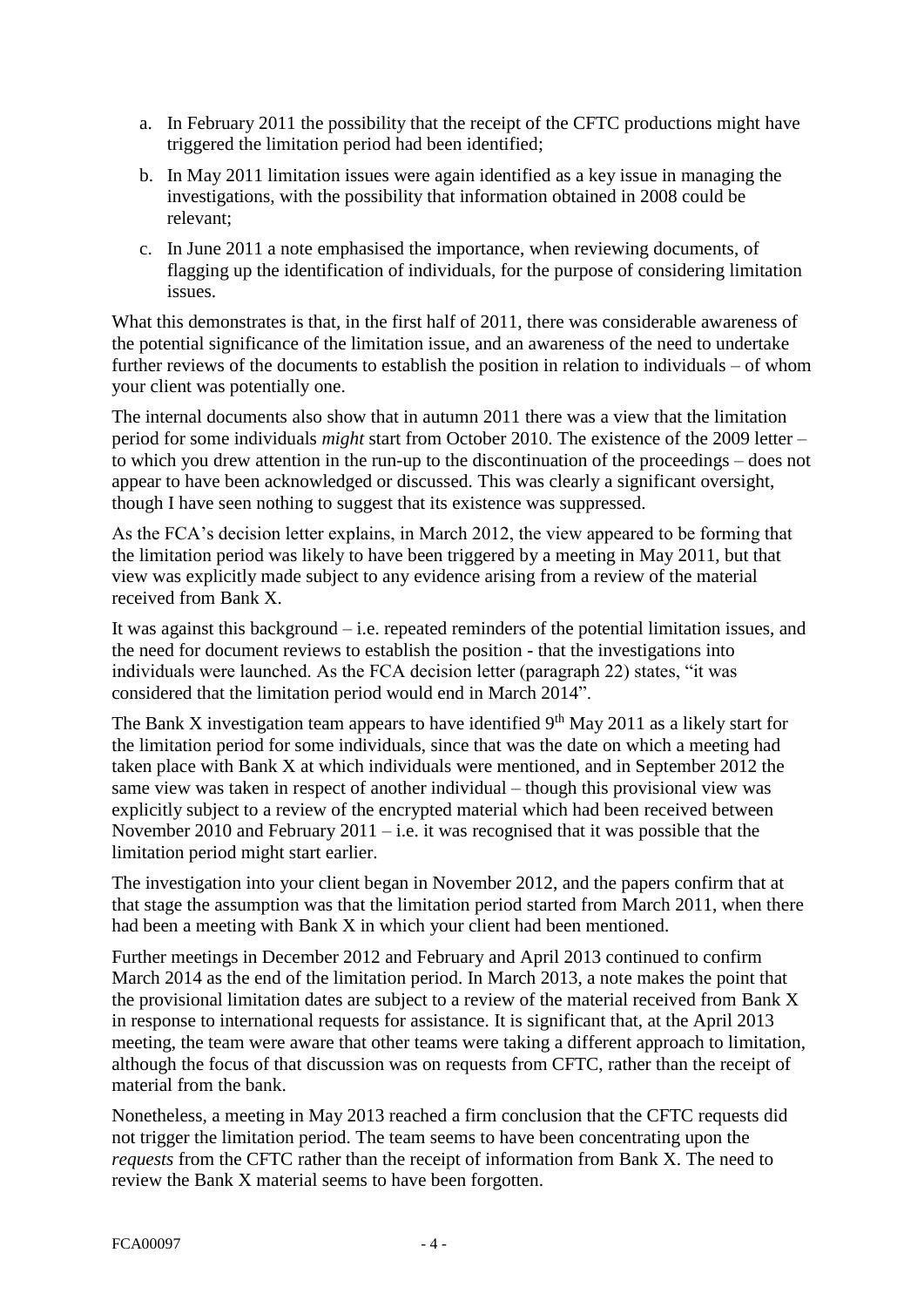The conclusion in the FCA decision letter is that the case team members "should…..have become aware of the limitation issue by  $16<sup>th</sup>$  May 2013". Although my reading of the documents confirms the factual accuracy of the FCA's chronology, in my view the team (even defining that in the narrowest sense to preclude the work done before November 2012) were aware in broad terms of the limitation issue from the outset of the investigation, and were clearly aware of potential doubts about the approach in April 2013 (albeit that those doubts focused upon CFTC requests rather than bank productions). More broadly, the Enforcement Team (including members who were later involved in the investigation into your client) had been well aware of the potential limitation issues from 2011, and of the importance of a review of the CFTC productions. In my view, the facts show that the problem was *not* lack of awareness, but the product of a decision – the basis of which is unclear - to treat the unread CFTC productions as not relevant to limitation.

The FCA decision letter (paragraph 46) reads "The Enforcement team's letter of 6 June 2014 disclosed to you that material in the Part A list had been received in the CFTC productions. The internal correspondence I have reviewed at this time indicates that those investigating and bringing the proceedings became aware of the limitation issue very shortly before this letter was sent."

I do not agree with the FCA's conclusion.

The potential significance of the limitation issue had been known at this point for three years; it had been discussed several times by the team investigating your client; and you had raised the general issue of limitations on your client's behalf from October 2013. The problem here was not that the team became aware of a problem for the first time at a late stage, but rather that they had discounted the problem at an earlier stage and came late to the conclusion that they might have erred.

### *ii) At what point should those investigating and bringing the proceedings have become aware of the limitation issue?*

As I have explained above, I do not consider that the problem was one of awareness. The team had sufficient awareness of the limitation issue; scheduling decisions were explicitly made taking limitation into account; and the team knew that their interpretation of the triggerpoint was not the only possible one. So my answer to this question is that the team were aware of the *potential* limitation issue from the outset.

# *iii) What consideration was given to the significance of the issue?*

There was plenty of consideration given to the significance of the limitation issue in the early stages of the inquiry into Bank X, but the focused inquiry into your client decided at an early stage to discount what became the key consideration – the receipt of the first CFTC productions.

While the letters which you sent to the FCA from October 2013 challenged the FCA's approach to calculating limitation, your initial challenge was not focused on the productions. I consider that this explains (although does not excuse) the fact that it was not until your letter of 28<sup>th</sup> March 2014, and your request for potentially undermining material, that the FCA began to review their approach to the calculation of the limitation date for your client.

### *iv) What consideration was given, and when, to the need to disclose the limitation issue to the RDC and the complainant?*

The FCA's consideration of this issue was driven by your requests for further information on limitation and undermining material. Once the team had – belatedly – reached the conclusion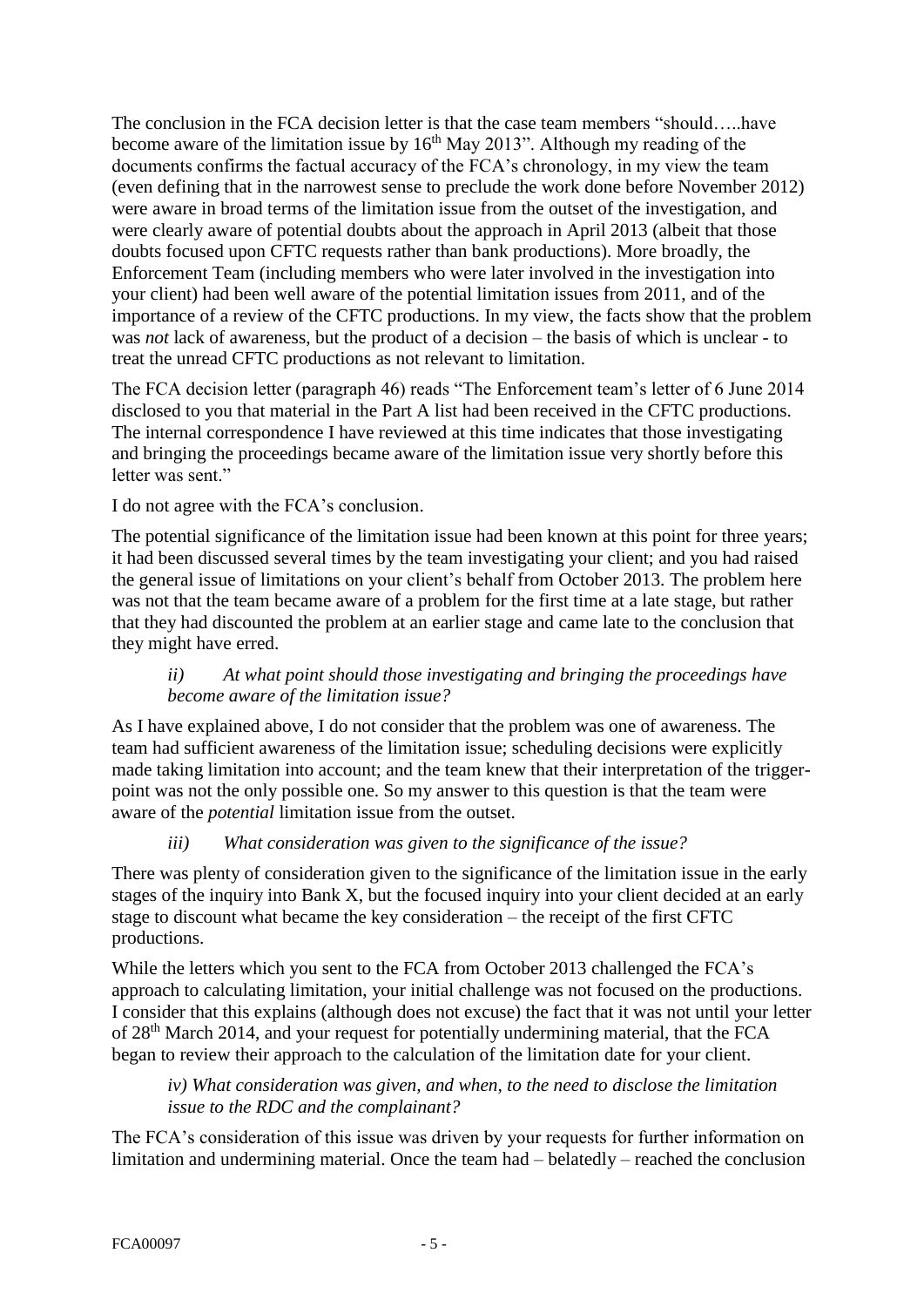that there was a potential problem, the decision to drop the s66 proceedings brought the matter to a close.

I have considered the relevant documents very carefully, but I have seen no evidence that people in the FCA deliberately withheld information from the RDC. You have argued that absence of evidence is not the same as evidence of absence: that is true, but it does not change my position. Nonetheless, it is a matter of considerable concern that, in preparing statements for the RDC about the limitation question, no one appears to have considered whether or not the RDC should be made aware of an alternative argument about limitation – an argument which had been discussed within the FCA for over three years.

### *v) Were the actions of those responsible for these matters fair and reasonable?*

Because I have found no evidence in the documents to suggest a deliberate concealment of material from either your client or the RDC, I agree with the FCA's conclusion that this was a serious mistake, rather than evidence of bad faith. I accept also that there might have been a genuine issue of legal opinion about whether or not the limitation period had been triggered by the productions.

Having said that, I consider that this was a serious error. This was a major series of investigations, on which a significant number of people, including relatively senior people, were employed. The issue of limitation periods, and their potential effect upon the investigations, was flagged from the beginning, including the question of the initially unread productions. I can see no adequate explanation in the documents for why, on such a serious matter, a conclusion that the unread productions *could not* trigger the limitation period was reached with apparently very little examination, particularly when it was clear that others within the Enforcement Team were taking a different view.

The fact that your client's challenge on the question of the calculation of the limitation period, in the lead-up to the RDC, did not prompt any further reflection on the approach, despite the fact that at least some team members must have been aware of the doubts which had been expressed at an earlier stage, and particularly given the FCA's duty to supply any undermining material, is suggestive of a closed-minded attitude.

You have commented on the delay between the discontinuation of the proceedings and the letter of explanation from the FCA: given that the FCA must have known the grounds for its discontinuation when it initially wrote to you on  $25<sup>th</sup>$  July 2014, I agree that the fact that it did not issue its explanation or apology until 3rd October was unsatisfactory; and that, in the light of the analysis in the FCA's decision letter and in this report, that apology did not go far enough. Furthermore, I agree with your comment, in response to my preliminary decision, that the statement in that letter that "from 2011 some limited consideration had been given to whether productions……could impact on section 66 limitation periods" was – in the light of my analysis above - misleading. I comment on this further below.

The impression I gain from reading the documents is that the team responsible for the proceedings against your client reached a hasty conclusion that unread production material could not trigger the limitation period, and then stuck to that conclusion. This suggests a lack of rigour in what were important proceedings.

# *Delays in dealing with your client's complaint*

This complaint has a long history, which is well documented in the table you attached to your letter of 31<sup>st</sup> May. The delays fall into two categories: delays caused by arguments about whether or not the complaint could proceed before the conclusion of connected legal proceedings; and delays in the investigation of the complaint.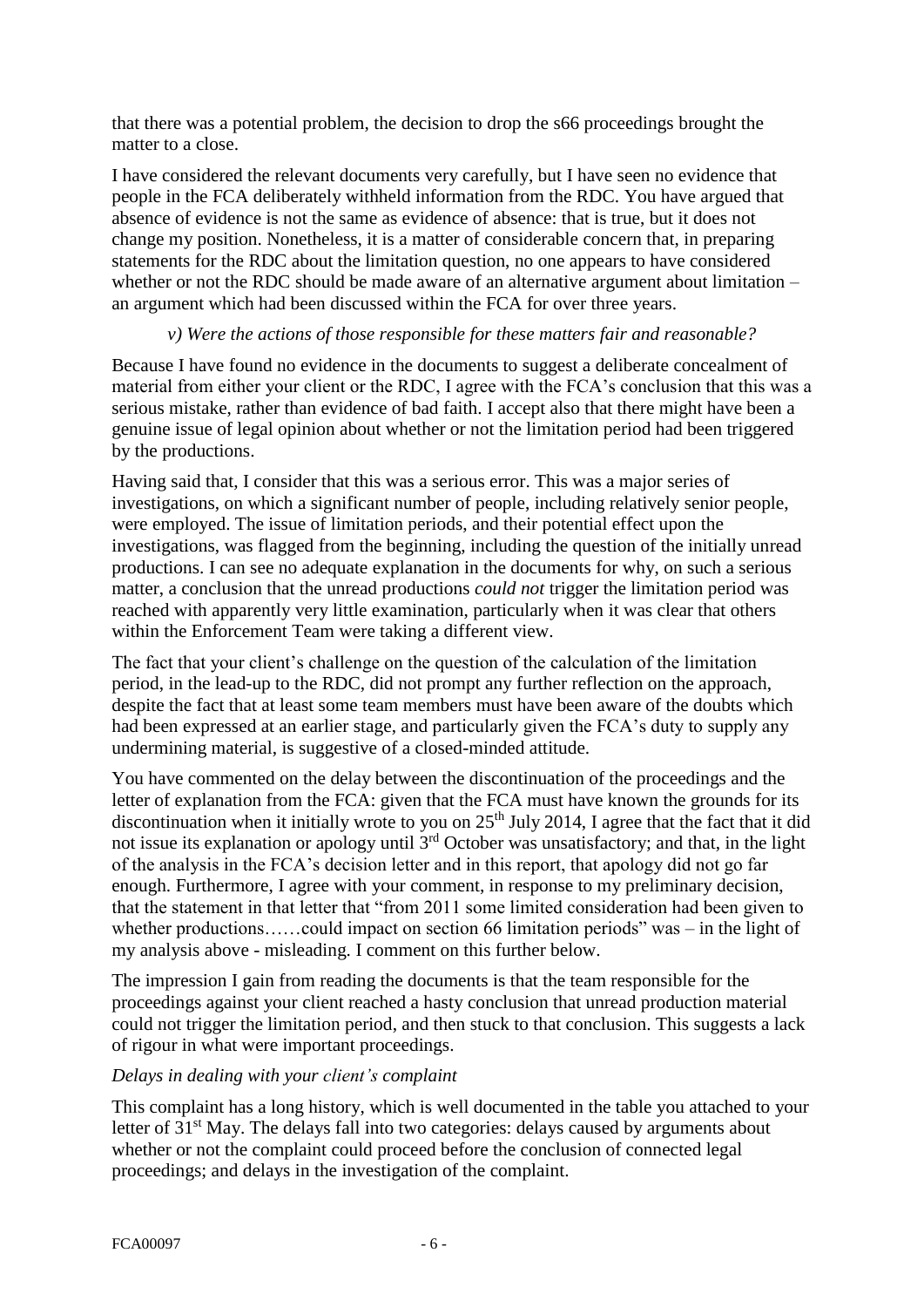The first substantive period of legal argument about the complaint arose in August 2015, when the FCA deferred consideration of one part of the complaint pending completion of proceedings against another related individual. This was referred to my office, where it was delayed because of consideration of another related complaint, but in November 2015 I asked the FCA to agree to undertake an investigation based upon four questions. This was agreed in December 2015. In the spring of 2016, the FCA were chased by you for updates, and in March the FCA agreed to produce an indicative timetable. In May, the FCA indicated that it hoped to produce a response by the end of July.

In June 2016, the FCA wrote to say that it was intending the defer the investigation again, because of developments in the related proceedings, you made representations to the FCA in July and, following a chase, the FCA responded in August. I then wrote to the FCA querying their grounds for a deferral, and in September the FCA agreed to continue with the investigation subject to certain conditions. At the end of September, you said that the FCA should issue their decision by the end of October, and I invited the FCA to comment. Further correspondence continued in October and November 2016, with the FCA saying that it awaited a Tribunal decision which it hoped to have before Christmas. On 19<sup>th</sup> December, the FCA reported that it had received the Tribunal decision, and hoped to complete the investigation by the end of February. In the event, the decision letter was issued on  $3<sup>rd</sup>$  March.

This chronology demonstrates two things. First, the FCA adopted a cautious – and in my view unnecessarily cautious – view about the effect of investigating your client's complaint while related proceedings were in train. I had to intervene on several occasions. Even allowing for that, there were considerable delays in the completion of the investigation, including the FCA missing its own deadlines.

Having said that, this was a particularly complex complaint, raising some particularly difficult issues, and the FCA's investigation was undoubtedly thorough. This is not a case in which long delays with no actions have culminated in a superficial outcome.

In the circumstances, I recommend that the FCA acknowledges that, even allowing for the complexity of this matter, the complaint was subject to a number of unnecessary delays, and apologises for the cumulative effect of the delays upon your client.

# **Conclusion**

In its decision letter, the FCA acknowledged that there were shortcomings in its proceedings against your client, and has apologised. My analysis, above, does not contradict the FCA's factual findings, but is more critical of the organisation's repeated failure to act on an issue the significance of which had been flagged from the outset of its investigations. The FCA's decision letter says that

*It was a genuinely held view that the CFTC productions were incapable of starting the limitation period because they were not read by anyone until after the FSA became aware of potential misconduct in a meeting with Bank X.*

While that may be true, it was a view which seems to have been taken despite contrary views having been expressed internally, and on an inadequate analysis. The view *may* have been arguable, but it was *certainly* not unarguable. Given that the limitation issue had important repercussions both for your client's rights and the public interest, the FCA's approach was not defensible.

The FCA's decision letter states: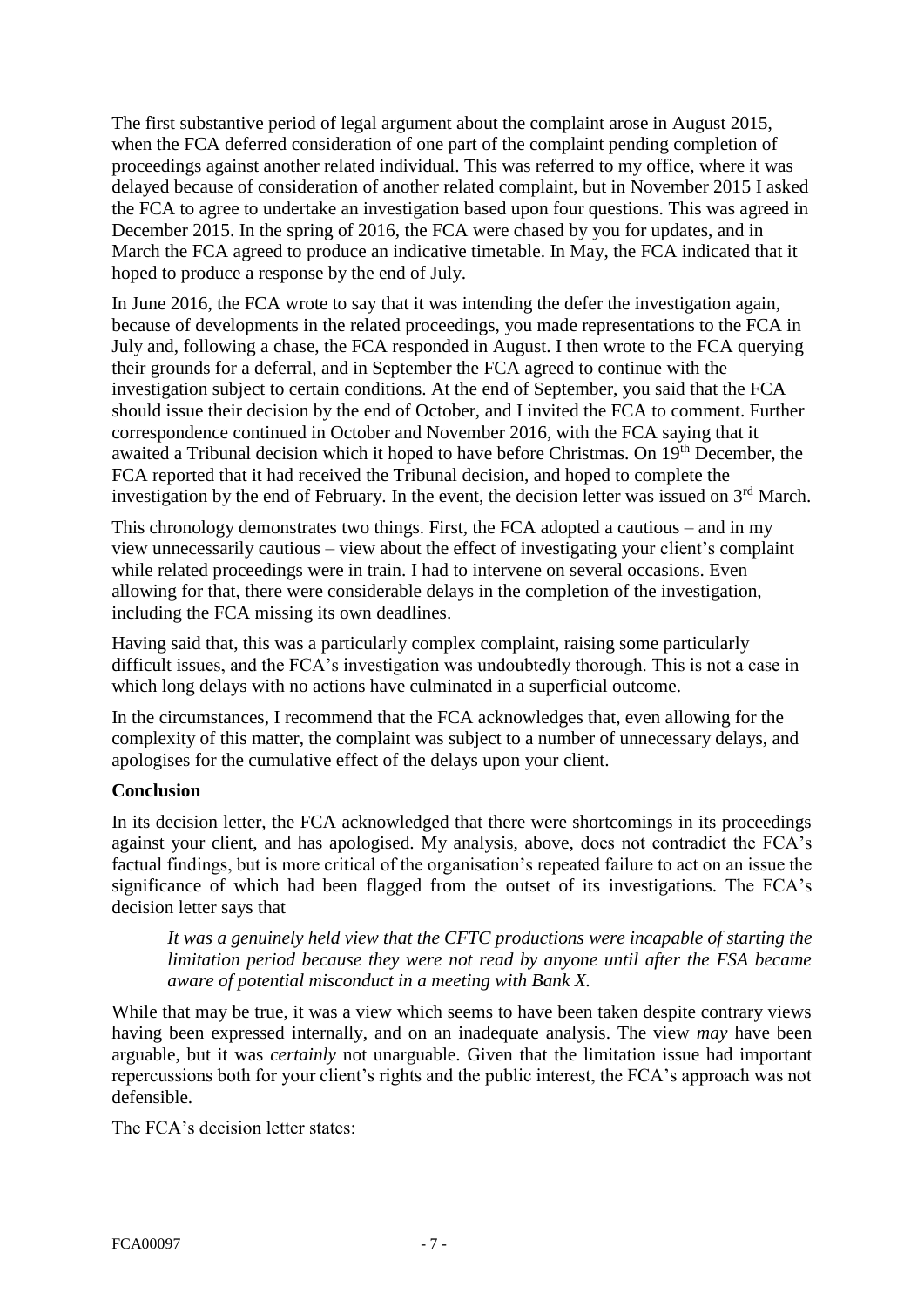#### *Had the mistake at or around the 16 May 2013 meeting not occurred, I am satisfied the matter would have been scheduled such that limitation was not an issue*

Whether or not the team would have been capable of completing its investigation to a tighter timescale must be a matter of speculation, but it is not an excuse. The FCA accepts this point. On any reading of the facts, the FCA failed to meet its duty to ensure that its proceedings were managed competently and fairly. The limitation issue had important potential repercussions both for your client's rights and the public interest which the FCA failed to address.

Furthermore, when the FCA (after a delay) wrote to your client to explain its reasons for discontinuation, its statement that "some limited consideration" had been given to productions and limitation periods in 2011 was misleading. While I have seen no evidence of an intention to mislead, the inadequate explanation letter was part of a pattern of behaviour in which – on an important matter affecting your client's rights and the public interest - the FCA demonstrated insufficient rigour. For a public authority entrusted with significant powers, that is not acceptable.

In your response to my preliminary decision, you invited me to reconsider my conclusion that I had found no evidence of bad faith. In essence, you suggest that the catalogue of failings lead to an inevitable conclusion that there was bad faith. Although I understand your point, I do not agree: while the absence of evidence of bad faith cannot preclude it, I remain of the view that nothing I have seen demonstrates it – had there been such evidence, that would have raised the question of damages, but in the circumstances I do not consider that a payment under this Scheme is justified. The FCA is generally immune from claims for damages, and the proceedings were discontinued.

In its response to my preliminary decision, the FCA:

- a. Accepted its failings in relation to the way it handled potential limitation issues (while making the point that it does not concede that the limitation period was *in fact* started by the receipt of the production material);
- b. Accepted that the letter of  $3<sup>rd</sup>$  October 2014 did not adequately address the FCA's failure to address the limitation issues;
- c. Said that, in the light of its own and my investigations, the relevant parts of the organisation now understand the full extent of what went wrong;
- d. Said that it has improved its processes to ensure that when limitation is considered at the start of each Enforcement Investigation, the possibility of relevant international requests is considered;
- e. Reported that a board of senior members of staff now regularly reviews the progress of all investigations;
- f. Said that it will now consider whether there are any further lessons to be learned;
- g. Has offered its sincere apologies both for the inadequacy of the 3rd October 2014 apology, and for the avoidable delays both in issuing that apology and in the subsequent complaints investigation.